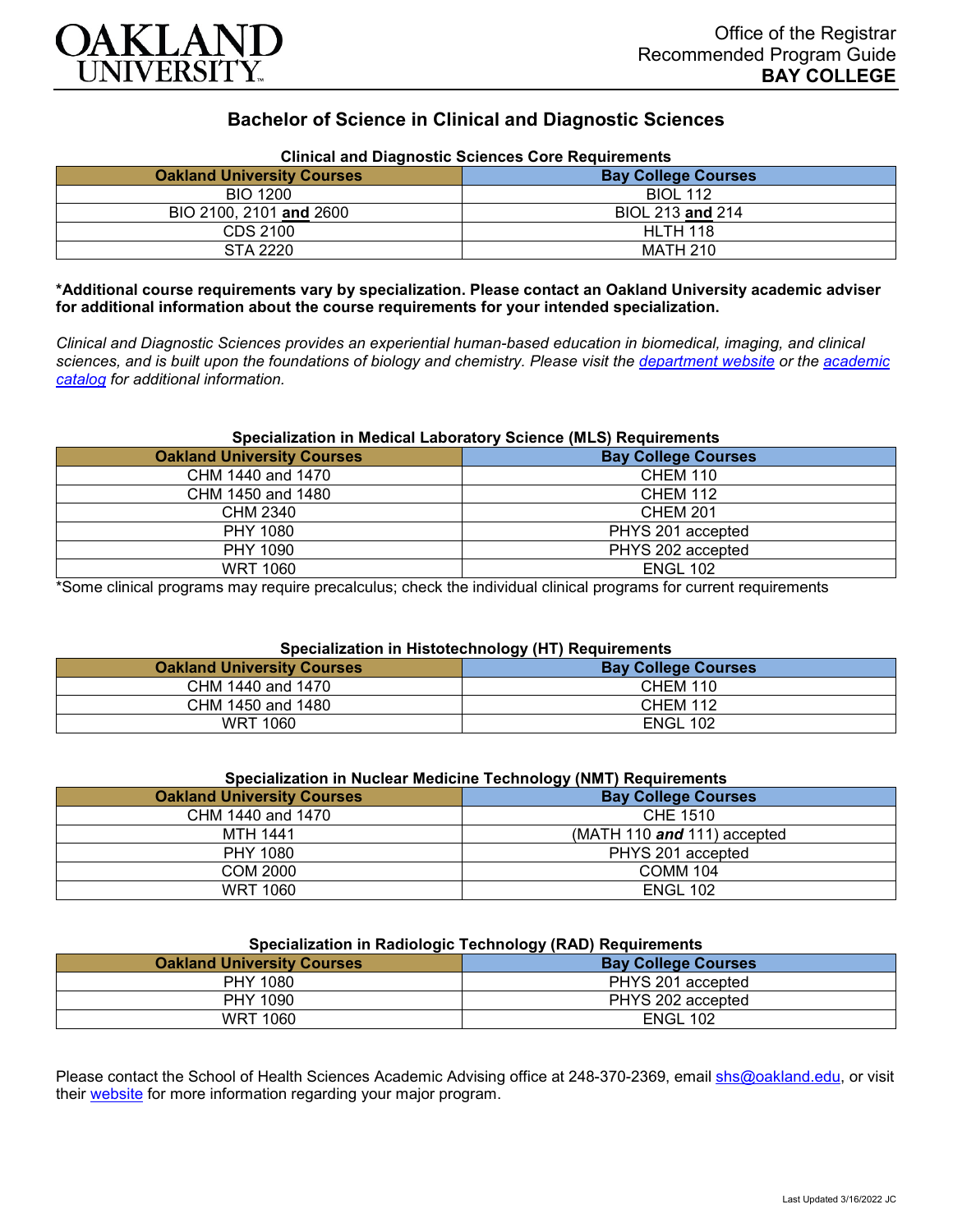

# **Bachelor of Science in Clinical and Diagnostic Sciences**

| Clinical and Diagnostic Sciences Core Requirements |                            |
|----------------------------------------------------|----------------------------|
| <b>Oakland University Courses</b>                  | <b>Bay College Courses</b> |
| <b>BIO 1200</b>                                    | <b>BIOL 112</b>            |
| BIO 2100, 2101 and 2600                            | BIOL 213 and 214           |
| CDS 2100                                           | <b>HLTH 118</b>            |
| STA 2220                                           | MATH 210                   |

**Clinical and Diagnostic Sciences Core Requirements**

**\*Additional course requirements vary by specialization. Please contact an Oakland University academic adviser for additional information about the course requirements for your intended specialization.**

*Clinical and Diagnostic Sciences provides an experiential human-based education in biomedical, imaging, and clinical sciences, and is built upon the foundations of biology and chemistry. Please visit the [department website](https://www.oakland.edu/shs/clinical-and-diagnostic-sciences/) or the [academic](http://catalog.oakland.edu/preview_program.php?catoid=53&poid=8663)  [catalog](http://catalog.oakland.edu/preview_program.php?catoid=53&poid=8663) for additional information.*

#### **Specialization in Pre-Clinical Professions (Medicine, Dentistry, Optometry, Veterinary Medicine) Requirements**

| <b>Oakland University Courses</b>               | <b>Bay College Courses</b>   |
|-------------------------------------------------|------------------------------|
| CHM 1440 and 1470                               | <b>CHEM 110</b>              |
| CHM 1450 and 1480                               | <b>CHEM 112</b>              |
| CHM 2340, 2350 and 2370                         | CHEM 201 and 202             |
| PHY 1010 and 1100                               | <b>PHYS 201</b>              |
| PHY 1020 and 1110                               | <b>PHYS 202</b>              |
| <b>WRT 1060</b>                                 | <b>ENGL 102</b>              |
| Elective Credits (more options available at OU) | ENGL 101; MATH 141; PSYC 220 |

## **Specialization in Pre-Pharmacy Requirements**

| <b>Oakland University Courses</b> | <b>Bay College Courses</b> |
|-----------------------------------|----------------------------|
| CHM 1440 and 1470                 | <b>CHEM 110</b>            |
| CHM 1450 and 1480                 | <b>CHEM 112</b>            |
| CHM 2340, 2350 and 2370           | CHEM 201 and 202           |
| MTH 1554                          | <b>MATH 141</b>            |
| PHY 1010 and 1100                 | <b>PHYS 201</b>            |
| WRT 1060                          | <b>ENGL 102</b>            |

|  | <b>Specialization in Pre-Physician Assistant Requirements</b> |
|--|---------------------------------------------------------------|
|--|---------------------------------------------------------------|

| <b>Oakland University Courses</b> | <b>Bay College Courses</b>                 |
|-----------------------------------|--------------------------------------------|
| <b>BIO 1201</b>                   | Satisfied by completing (BIOL 110 and 112) |
| CHM 1440 and 1470                 | <b>CHEM 110</b>                            |
| CHM 1450 and 1480                 | <b>CHEM 112</b>                            |
| CHM 2340                          | <b>CHEM 201</b>                            |
| PHY 1010 and 1100                 | <b>PHYS 201</b>                            |
| <b>PSY 1000</b>                   | <b>PSYC 201</b>                            |
| <b>PSY 2250</b>                   | <b>PSYC 220</b>                            |
| <b>WRT 1060</b>                   | <b>ENGL 102</b>                            |

Please contact the School of Health Sciences Academic Advising office at 248-370-2369, email [shs@oakland.edu,](mailto:shs@oakland.edu) or visit their [website](http://www.oakland.edu/shs/advising) for more information regarding your major program.